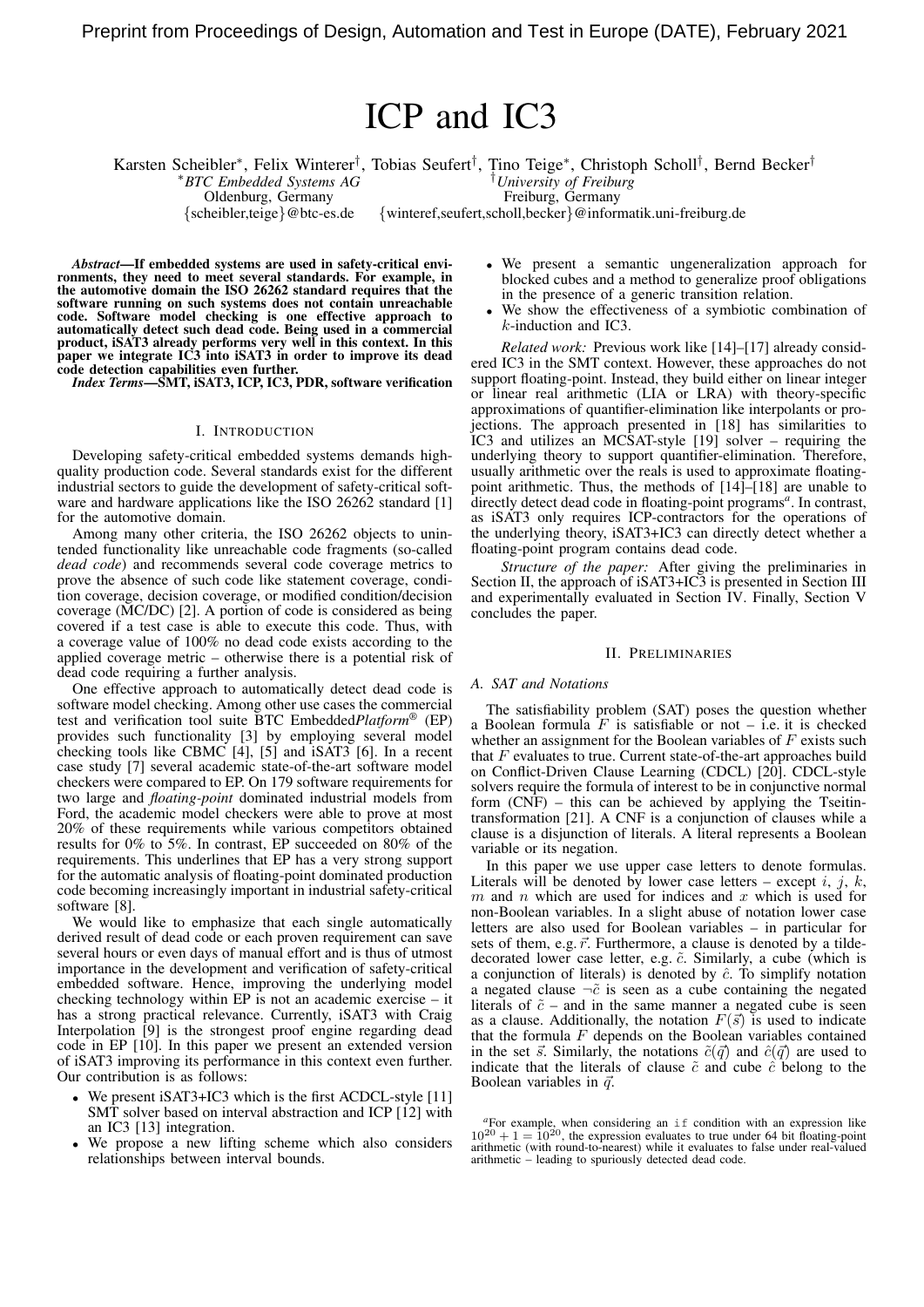#### *B. BMC and* k*-Induction*

Informally, when considering the verification of a system, the system of interest is abstracted into a set of states and a relation which encodes possible state transitions  $-$  i.e. how the state of the system changes over time. In many cases the reachability of states is verified, i.e.the question is asked: if the system starts in a *good* state, is it possible to reach a *bad* state in a finite number of transition steps?

Bounded Model Checking (BMC) [22] is a way to check whether a system can reach a bad state. To achieve this, a set of Boolean variables (denoted by  $\vec{s}$ ) is used to represent states. Furthermore, the initial states and the transition relation are encoded into the formulas  $I(\vec{s})$  and  $T(\vec{s}_i, \vec{s}_{i+1})$  while the set of allowed good states is encoded into the property  $P(\vec{s})$ . To simplify notation, we neglect that the transition relation usually considers variables representing inputs as well. Thus,  $P$  is violated if a bad state is reached. Performing BMC means solving a sequence of formulas – one formula for each transition step  $0, 1, \ldots, k$ :

**BMC<sub>0</sub>**: 
$$
I(\vec{s}_0) \wedge \neg P(\vec{s}_0)
$$
  
\n**BMC<sub>1</sub>**:  $I(\vec{s}_0) \wedge T(\vec{s}_0, \vec{s}_1) \wedge \neg P(\vec{s}_1)$   
\n**BMC<sub>2</sub>**:  $I(\vec{s}_0) \wedge T(\vec{s}_0, \vec{s}_1) \wedge T(\vec{s}_1, \vec{s}_2) \wedge \neg P(\vec{s}_2)$   
\n...  
\n**BMC<sub>k</sub>**:  $I(\vec{s}_0) \wedge \left(\bigwedge_{i=0}^{k-1} T(\vec{s}_i, \vec{s}_{i+1})\right) \wedge \neg P(\vec{s}_k)$ 

The formulas are solved in the listed order until one of them becomes satisfiable. In this case the satisfying assignment contains the values for the state variables forming a sequence of states ending in a bad state and thus violating  $\tilde{P}$  – such a state sequence is also called a *counterexample*. Unfortunately, if k is reached it is only known that  $P$  cannot be violated within up to  $k$  transition steps. Thus, in general, BMC is unable to prove that  $P$  is never violated. But the knowledge gained by BMC can be exploited to achieve that. For example, if  $I(\vec{s}_0) \wedge \neg P(\vec{s}_0)$ is unsatisfiable  $I(\vec{s}_0) \Rightarrow P(\vec{s}_0)$  is valid – i.e. whenever  $I(\vec{s}_0)$  is true  $P(\vec{s}_0)$  is true as well. Thus, conjoining  $P(\vec{s}_0)$  to  $I(\vec{s}_0)$  does not constrain the set of possible solutions. Hence, BMC can also be performed the following way:

**BMC**<sub>k</sub>: 
$$
I(\vec{s}_0) \wedge \left( \bigwedge_{i=0}^{k-1} (P(\vec{s}_i) \wedge T(\vec{s}_i, \vec{s}_{i+1})) \right) \wedge \neg P(\vec{s}_k)
$$

This offers the possibility to prove  $P$  by considering the formula suffix – e.g. if  $\overline{P(\vec{s_0}) \wedge T(\vec{s_0}, \vec{s_1}) \wedge \neg P(\vec{s_1})}$  is unsatisfiable, all BMC<sub>i</sub> formulas with  $i \geq 1$  will be unsatisfiable as well because they contain this suffix*<sup>b</sup>* . Of course this check can also be applied to suffixes of length  $k$ :

$$
\text{IND}_k: \quad \left(\bigwedge_{i=0}^{k-1} (P(\vec{s}_i) \wedge T(\vec{s}_i, \vec{s}_{i+1}))\right) \wedge \neg P(\vec{s}_k)
$$

Hence, when alternating BMC and IND checks it is possible to prove  $P$  and find violations of  $P$  – which is the basic idea of the k-induction approach presented in [23].

## *C. IC3 and PDR*

Informally, when evaluating  $P(\vec{s}_0) \wedge T(\vec{s}_0, \vec{s}_1) \wedge \neg P(\vec{s}_1)$  the following question is asked: when starting in the set of good states is it possible to reach a bad state in one transition step? It is reasonable to assume that  $k$ -induction is likely to fail in cases with many unreachable good states which are able to reach a bad state – as the only way to strengthen this check is to increase the suffix length<sup>c</sup>. Hence, instead of starting in  $P$  it seems to be more advantageous to start in a subset of  $\overline{P}$  (denoted by  $F$ ) which

overapproximates all reachable good states. In such a setting P is proven if  $F(\vec{s}_0) \wedge T(\vec{s}_0, \vec{s}_1) \wedge \neg F(\vec{s}_1)$  is unsatisfiable.

In order to obtain such an  $F$ , IC3 [13] builds a sequence of frame formulas  $F_i$  with  $F_0(\vec{s}) = I(\vec{s})$  and  $F_i(\vec{s}) \Rightarrow F_{i+1}(\vec{s})$ . Each  $F_i$  is an overapproximation of the good states reachable in up to i transition steps. While BMC and  $k$ -induction unroll the transition relation, IC3 considers only one transition relation at a time, explicitly enumerates states, and incrementally refines the  $F_i$ . Thus, compared to BMC and k-induction the IC3 approach requires much more solver calls – but each solver call in IC3 processes only a small problem.

Before IC3 starts, the formulas  $BMC_0$  and  $BMC_1$  have to be solved to ensure that  $P$  is not violated in up to one transition step. Basically, the workflow of IC3 is similar to the following: Procedure MAIN():

- 1)  $F_0(\vec{s}) := I(\vec{s}), F_1(\vec{s}) := P(\vec{s}), i := 1$
- 2) Solve  $F_i(\vec{s_0}) \wedge T(\vec{s_0}, \vec{s_1}) \wedge \neg P(\vec{s_1})$ 
	- a) If satisfiable: extract  $\hat{c}(\vec{s}_0)$ , DFS( $\hat{c}$ ,  $i 1$ ) b) If unsatisfiable:

$$
F_{i+1}(\vec{s}) := P(\vec{s}), \text{ PUSH}(i), \ i := i+1
$$
3) goto 2)

- Procedure DFS $(\hat{c}, i)$ :
	- 1) Solve  $F_i(\vec{s}_0) \wedge \neg \hat{c}(\vec{s}_0) \wedge T(\vec{s}_0, \vec{s}_1) \wedge \hat{c}(\vec{s}_1)$ 
		- a) If satisfiable and  $i = 0$ : P violated, exit
		- b) If satisfiable and  $i > 0$ : extract  $\hat{e}(\vec{s}_0)$ , DFS( $\hat{e}, i 1$ )
		- c) If unsatisfiable:
		- for all  $j \in \{1, ..., i + 1\} : F_j(\vec{s}) := F_j(\vec{s}) \wedge \neg \hat{c}(\vec{s})$

2) Return

Procedure PUSH(i):

- 
- 3) For each clause  $\tilde{c}(\vec{s})$  in  $F_j(\vec{s})$  which is not in  $F_{j+1}(\vec{s})$ solve  $F_j(\vec{s}_0) \wedge T(\vec{s}_0, \vec{s}_1) \wedge \neg \tilde{c}(\vec{s}_1)$ 
	- a) If satisfiable: f := *false*
	- b) If unsatisfiable:  $F_{j+1}(\vec{s}) := F_{j+1}(\vec{s}) \wedge \tilde{c}(\vec{s})$

4) If 
$$
f = true
$$
:  $P$  proven, exit

5) If  $j < i$ :  $j := j + 1$ , goto 2)

6) Return

Starting with  $i = 1$ , MAIN() searches for a good state  $\hat{c}(\vec{s})$ in  $F_i(\vec{s})$  which is able to reach a bad state in one transition step. If such a state exists, a depth-first search is performed, i.e. it is checked whether  $\hat{c}(\vec{s})$  has itself a predecessor that is reachable from  $F_0$ . If this is the case, a counterexample is found – otherwise one or more  $F_i$  are constrained by adding a *blocked cube* which represents a good state being unreachable in up to i transition steps. In IC3 a state  $\hat{c}(\vec{s})$  which has to be checked for a predecessor is called a *proof obligation*, because it has to be proven whether  $\hat{c}(\vec{s})$  is part of a counterexample or not. In case MAIN() does not find a predecessor for a bad state, a new frame formula is added and all existing frame formulas are processed by PUSH() in order (1) to push blocked cubes to higher frames, and (2) to check whether  $\bar{F}_j(\vec{s}_0) \wedge T(\vec{s}_0, \vec{s}_1) \wedge \neg F_j(\vec{s}_1)$ is unsatisfiable<sup> $d$ </sup> to prove that  $P$  can never be violated.

This basic workflow neglects details like pushing blocked cubes already in DFS(), remembering previously generated proof obligations*<sup>e</sup>* and generalizing states. The last point is very important. Instead of enumerating individual states, IC3 tries to operate on sets of states by generalizing each blocked cube. This is achieved by removing literals from  $\hat{c}(\vec{s})$  such that  $F_i(\vec{s}_0) \wedge \neg \hat{c}(\vec{s}_0) \wedge \vec{T}(\vec{s}_0, \vec{s}_1) \wedge \vec{c}(\vec{s}_1)$  stays unsatisfiable<sup>f</sup>.

*<sup>b</sup>*When neglecting variable renaming due to different time steps

<sup>&</sup>lt;sup>c</sup>The unique states requirement mentioned in [23] gives only minor improvements in practice.

<sup>1)</sup>  $j := 1$ 2)  $f := true$ 

<sup>&</sup>lt;sup>d</sup>This check exploits that  $\neg F_j(\vec{s}_1)$  can be rewritten to a disjunction of negated clauses. Hence, each negated clause can be checked individually by solving  $F_j(\vec{s}_0) \wedge T(\vec{s}_0, \vec{s}_1) \wedge \neg \vec{c}(\vec{s}_1)$ . If all these sol  $F_j(\vec{s}_0) \wedge T(\vec{s}_0, \vec{s}_1) \wedge \neg F_j(\vec{s}_1)$  is unsatisfiable as well.

*<sup>e</sup>*Which allows to find counterexamples with more transition steps than the current number of frame formulas.

*f* In order to maintain  $F_0(\vec{s}) = I(\vec{s})$  and  $F_i(\vec{s}) \Rightarrow F_{i+1}(\vec{s})$  an *ungeneral-ization* might be required to avoid that states contained in  $I(\vec{s})$  are excluded.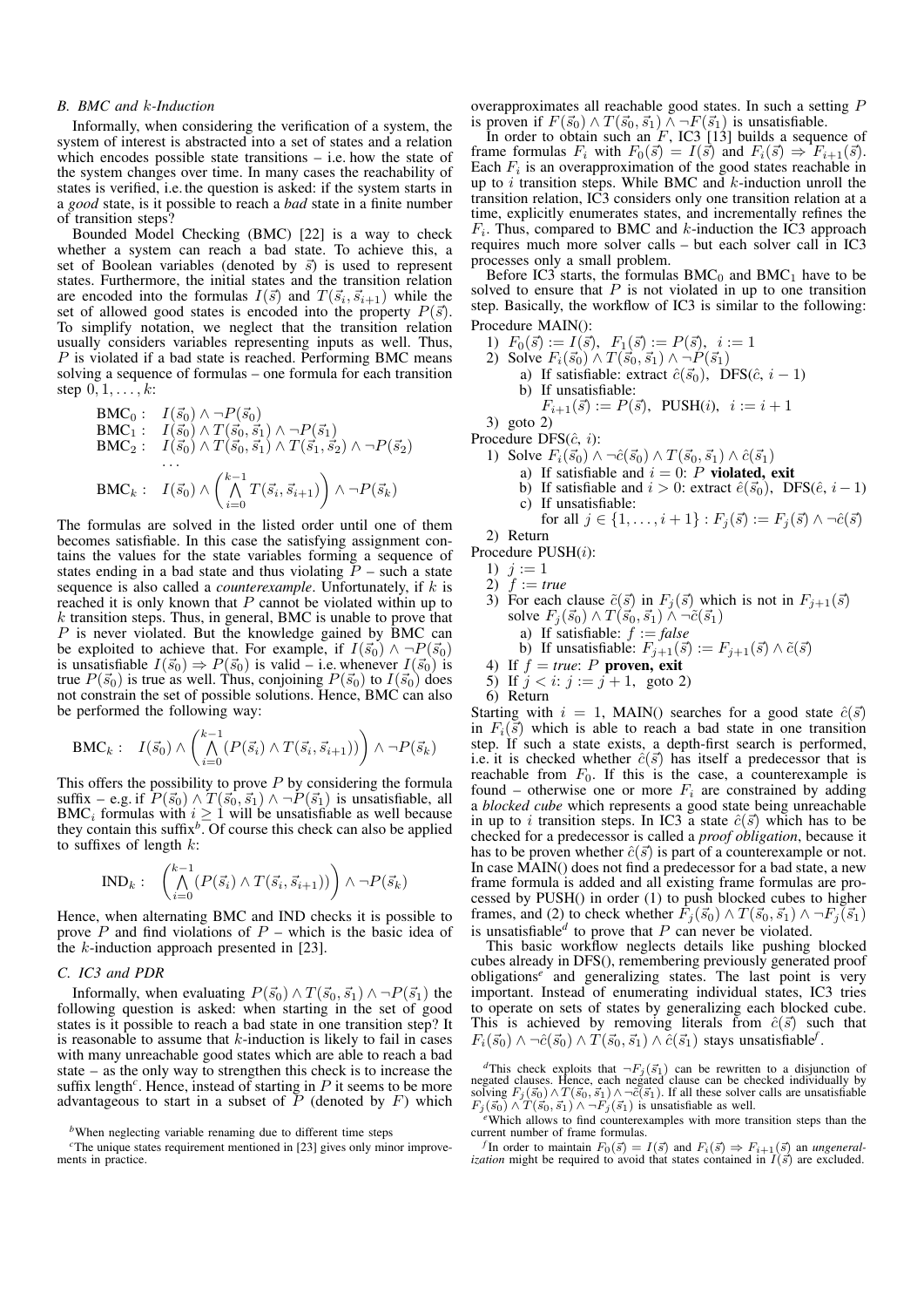Property Directed Reachability (PDR) [24] builds on IC3. While IC3 only generalizes blocked cubes, PDR applies generalization to proof obligations as well. While in [24] ternary simulation is proposed, current approaches like [25] use a solver call as proposed in [26]. After extracting the state  $\hat{c}$  and its predecessor  $\hat{e}$ , it is checked whether  $\hat{e}(\vec{s}_0) \wedge T(\vec{s}_0, \vec{s}_1) \wedge \neg \hat{c}(\vec{s}_1)$ stays unsatisfiable while removing literals from  $\hat{e}(\vec{s}_0)$ . If the transition relation behaves like a function, i.e. there exists a successor state for all states, then this unsatisfiability implies that each state in  $\hat{e}(\vec{s}_0)$  has a successor in  $\hat{c}(\vec{s}_1)$  – thus,  $\hat{e}(\vec{s}_0)$  remains a valid proof obligation after removing literals. For problems originating from the Hardware Model Checking Competition  $(H\widetilde{W}MCC)^{g}$  this is always the case if no invariant constraints are present. On the other hand, a different approach is required when considering transition relations in general (cf. Section III-D).

## *D. From SAT to iSAT3*

CDCL-style solvers contain three building blocks [20]:

- 1) Boolean Constraint Propagation (BCP),
- 2) a decision heuristics, and
- 3) a conflict analysis.

BCP is used to deduce consequences regarding the current partial assignment by searching for a unit clause – a clause is unit if all literals but one are assigned and evaluate to false while the remaining literal  $l$  is unassigned. Thus,  $l$  has to be true to satisfy the clause and to retain a chance to satisfy the whole formula. Obviously, BCP is incomplete – i.e. it is unable to detect all consequences. Therefore, unassigned Boolean variables are decided (i.e. assigned to either true or false) and BCP is applied again. If all Boolean variables are assigned and all clauses are satisfied a solution is found. In case a clause is unsatisfied (i.e.all literals evaluate to false) the conflict analysis is triggered and derives a *conflict clause* such that BCP is now able to prevent this conflict. Such learned knowledge finally enables BCP to detect whether a formula is unsatisfiable by causing a conflict on decision level 0.

The iSAT algorithm [27] builds on this scheme and incorporates Interval Constraint Propagation (ICP) [12] as additional deduction mechanism in order to handle Boolean combinations of *theory atoms*. Thus, it is an approach to solve SAT Modulo Theories (SMT) problems. iSAT3 [6] is the third implementation of the iSAT algorithm and benefits from the knowledge gained during the development of its predecessors HySAT [28] and iSAT [29]–[31].

In order to allow arithmetic reasoning, further variable types are required – besides Boolean variables, iSAT3 currently supports bounded integer- and real-valued variables as well as integers with a fixed bit width [32] and floating-point variables [10]. During the search process the set of possible solutions for these variable types is overapproximated with intervals – i.e. there exist dynamically generated literals representing lower and upper bounds for a variable – so-called *simple bound literals*. For example, when assigning the literals  $l_1$  and  $\neg l_2$ with  $l_1 \Leftrightarrow (x \ge 5)$  and  $l_2 \Leftrightarrow (x > 7)$ , this restricts the value range of variable x to the interval  $[5, 7]$ . Thus, the solver core of iSAT3 still operates on literals as a CDCL-style SAT solver, but additionally keeps a mapping for simple bound literals. Hence, clauses containing such literals exclude *hyper-boxes* from the search space. Furthermore, the theory atoms are decomposed by utilizing a Tseitin-like transformation to obtain *primitive constraints* which assign the result of an arithmetic operation to an auxiliary variable. An ICP-contractor exists for each supported operation and dynamically generates new clauses and simple bound literals during deduction – thus, adding support for new operations is just a matter of adding new ICP-contractors to iSAT3. For example, for  $x_1 \in [0, 9]$ ,  $x_2 \in [5, 7]$ ,  $x_3 \in [1, 3]$  and

the primitive constraint  $x_1 = x_2 + x_3$  the following deduction can be performed  $((x_2 \geq 5) \land (x_3 \geq 1)) \Rightarrow (x_1 \geq 6)$ .

iSAT3 builds on the three building blocks of CDCL-style solvers and extends them as follows:

- 1) ICP is used as additional deduction mechanism and can be understood as an oracle providing the currently needed clauses and simple bound literals to enable BCP to perform reasoning about them. Furthermore, *bound-implication clauses* are generated lazily in order to encode implications between simple bound literals belonging to the same theory variable, e.g.  $(\neg(x > 7) \lor (x \ge 5))$ .
- 2) The decision heuristics is adapted as well. Besides deciding existing literals, interval splits are performed by dynamically generating new simple bound literals and deciding them.
- 3) Similar to CDCL-style solvers a 1UIP [33] conflict analysis is performed by analyzing the implication graph.

While lazy SMT [34] operates on a fixed set of literals (i.e. it generates new clauses over the literals representing the theory atoms of the originating problem), iSAT3 also generates new literals which is similar to MCSAT [19]. But in contrast to MCSAT (which is able to generate completely new theory atoms), the new literals in iSAT3 originate from the fixed set of variables being the result of the Tseitin-like decomposition of the theory atoms. Hence, informally, iSAT3 and thus the iSAT algorithm lie somewhere between lazy SMT and MCSAT. On the other hand, the iSAT algorithm can be seen as the first incarnation of Abstract CDCL (ACDCL) [11] based on interval abstraction as the iSAT algorithm was proposed several years before ACDCL.

### III. ISAT3+IC3

The fact that iSAT3 maps the interval bounds of each theory variable to simple bound literals, makes it amenable to perform literal-based IC3 in the same manner as described in Section II-C – because the values of the state variables are encoded by a set of literals which IC3 can directly operate on. Although being correct, the resulting approach would suffer from a suboptimal performance – as possible dependencies between simple bound literals are completely ignored. Besides the blocked cube generalization included in IC3 we also consider the generalization of proof obligations as proposed in PDR.

In IC3 most of the solver calls contain a cube in the considered formula. This can be exploited by using incremental SAT solving and passing the cube as list of assumption literals [23]. In particular, when performing a blocked cube or proof obligation generalization it is very convenient to manipulate a list of assumption literals. In iSAT3+IC3 we follow this approach and describe in Sections III-A and III-B how the number of literals in a given list of assumption literals is reduced. In Sections III-C and III-D we address the problem when  $I$  and  $T$  are arbitrary formulas – which is the case for iSAT3. Finally, a symbiosis of k-induction and IC3 is shown in Section III-E.

## *A. Literal Rotation*

When generalizing a blocked cube the following unsatisfiable formula is considered:  $F_i(\vec{s}_0) \wedge \neg \hat{c}(\vec{s}_0) \wedge T(\vec{s}_0, \vec{s}_1) \wedge \hat{c}(\vec{s}_1)$ . Including  $\neg \hat{c}(\vec{s_0})$  in the formula can be viewed as a bounded inductive reasoning [24] even allowing non-monotone reductions – i.e. while the solver call with a  $\hat{c}$  having *n* literals is satisfiable, it becomes again unsatisfiable with  $n - 1$  literals. In iSAT3+IC3 we leave  $\neg \hat{c}(\vec{s_0})$  untouched and perform only monotone reductions – as non-monotone reductions give only a minor advantage according to the experiments of [24]. As mentioned,  $\hat{c}(\vec{s}_1)$  can be passed as list of assumption literals. Now the task is to remove assumption literals from  $\hat{c}(\vec{s}_1)$  such that the formula stays unsatisfiable, i.e. removing *redundant* literals while keeping the *essential* ones. This process can also be called *lifting* as it has similarities to [35]. The authors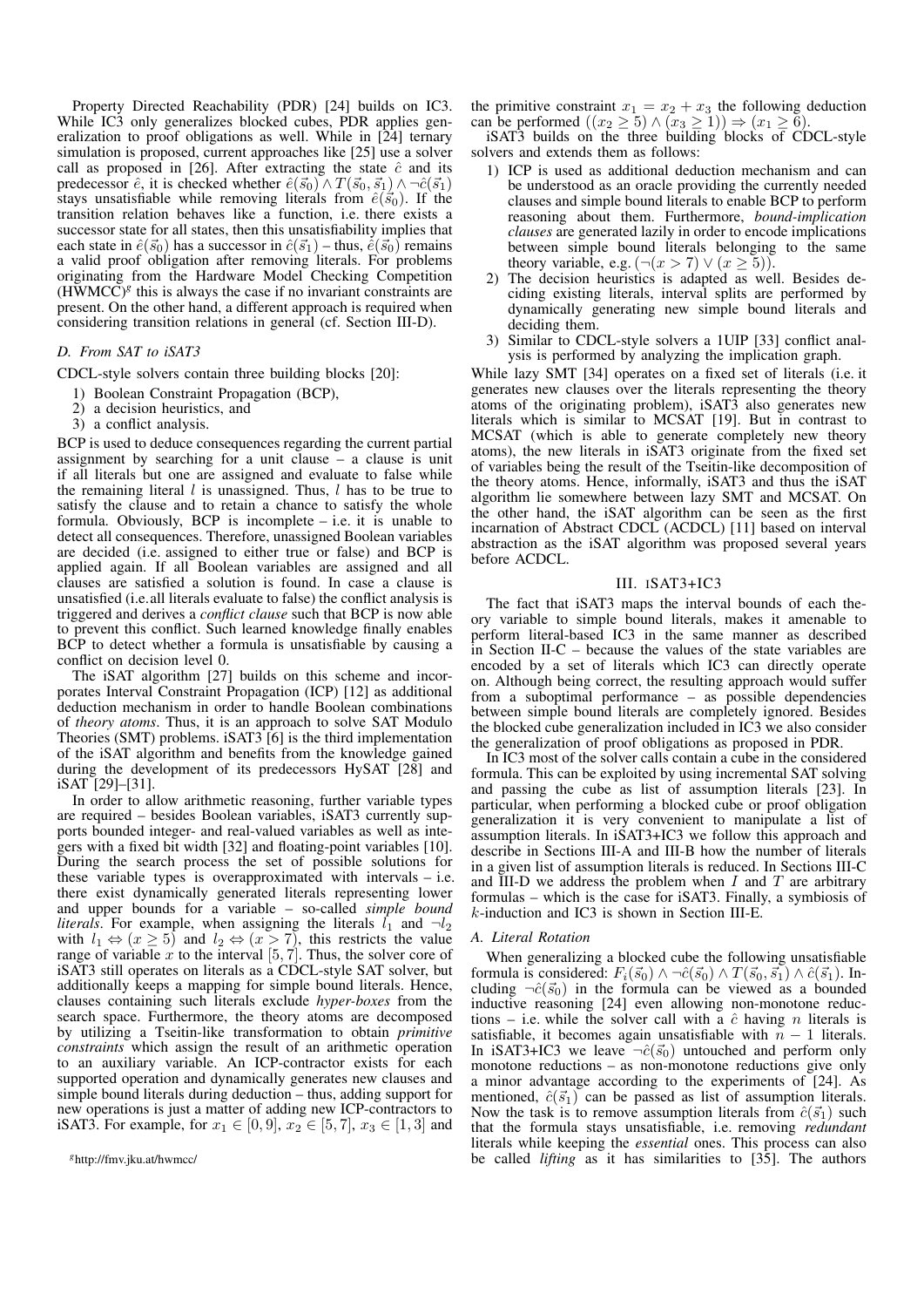of [24] propose (1) to use the final conflict-clause of the SAT solver, and afterwards (2) to remove assumption literals one by one while solving again – so-called *literal dropping*. While the final conflict-clause can be quickly determined by analyzing the implication graph, literal dropping is more expensive.

In [24] the SAT solver MiniSat [36] is used. MiniSat assigns all assumption literals before applying BCP. In contrast, we assign each assumption literal as individual pseudo-decision (if the literal is still unassigned) and execute BCP after such a decision. Thus, there are constellations where MiniSat detects fewer redundant literals compared to our pseudo-decision based approach. For example, when considering the list of assumption literals  $(l_1, l_2)$  and the following formula (with clause numbers in superscripts):

$$
(\neg l_1 \lor l_3)^{(1)} \land (\neg l_1 \lor l_4)^{(2)} \land (\neg l_1 \lor l_5)^{(3)} \land (\neg l_5 \lor \neg l_6)^{(4)}
$$
  

$$
\land (\neg l_2 \lor l_6)^{(5)} \land (\neg l_3 \lor \neg l_4 \lor l_6)^{(6)}
$$

If  $l_1$  and  $l_2$  are assigned first, the clauses (1), (2), (3) and (5) become unit. Thus, the literals  $l_3$ ,  $l_4$ ,  $l_5$  and  $l_6$  are deduced which leads to a conflict in clause (4). An analysis of the implication graph would not reveal that  $l_2$  is in fact redundant. In contrast, if  $l_1$  is assigned and BCP is applied afterwards, clause (6) is involved to provoke a conflict in  $(4)$ . Thus,  $l_2$  is detected as redundant when using pseudo-decisions. But, of course, this depends on the order of the assumption literals. With  $(l_2, l_1)$ it seems that  $l_2$  is essential for the conflict. Therefore, we rotate the order of the assumption literals and perform multiple checks. Furthermore, before solving the formula for the first time the assumption literals are shuffled pseudo-randomly. The details of *literal rotation* regarding an unsatisfiable formula G are as follows:

- 1)  $i := 0$
- $2)$  G was already solved and is known to be unsatisfiable under the assumption literals  $(l_1, \ldots, l_n)$ . Thus, there exists an unsatisfied  $l_i$  being assigned by BCP, i.e. the pseudo-decision of  $l_i$  failed.
- 3) As there might be more than one unsatisfied assumption literal, consider the decision levels of these unsatisfied literals and select a literal  $l_i$  which was assigned on the lowest decision level.
- 4) Traverse the implication graph backwards to determine all pseudo-decisions  $(l'_1, \ldots, l'_m)$  which are responsible for  $l_j$ being unsatisfied (this is similar to determining the final conflict-clause).
- 5) Use  $(l_j, l'_1, \ldots, l'_m)$  as new list of assumption literals.
- 6)  $i := i + 1$ , if  $i < m + 1$ : solve G, goto 2)
- 7) Return  $(l_1, l'_1, \ldots, l'_m)$

While the first solver call (which determines whether  $G$  is unsatisfiable) might be quite expensive, the subsequent solver calls performed during literal rotation are in general cheaper. As it is known that the assumption literals  $(l'_1, \ldots, l'_m)$  imply  $\neg l_j$ , the solver call with  $(l_j, l'_1, \ldots, l'_m)$  will either cause a conflict after pseudo-deciding an  $l_i$  (and thus triggering the conflict analysis) or directly imply  $\neg l_i^j$ . Thus, no regular decisions and only up to  $m + 1$  pseudo-decisions are performed in each iteration.

Intuitively, literal rotation tries to get most out of the learned knowledge by rearranging the order of the pseudo-decisions. Nonetheless, there might remain constellations which require literal dropping in order to gain further knowledge to detect an assumption literal as redundant. For example, when considering the list of assumption literals  $(l_1, l_2)$  and the following formula:

$$
(\neg l_2 \lor l_3)^{(7)} \land (\neg l_2 \lor l_4)^{(8)} \land (l_2 \lor l_5)^{(9)} \land (l_2 \lor l_6)^{(10)} \land (\neg l_1 \lor \neg l_3 \lor \neg l_4)^{(11)} \land (\neg l_1 \lor \neg l_5 \lor \neg l_6)^{(12)}
$$

After pseudo-deciding  $l_2$  the clauses (7) and (8) become unit and imply  $l_3$  as well as  $l_4$  which leads to a conflict in clause (11). This conflict occurs with  $(l_2, l_1)$  as well. Thus,  $l_2$  seems to be an essential assumption literal.

During literal rotation the conflict clause  $(\neg l_1 \lor \neg l_2)$  will be learned. When dropping  $l_2$  from the list of assumption literals,  $l_2$ will be decided in both polarities during the search process. Thus, now the clauses  $(9)$ ,  $(10)$  and  $(12)$  are also considered when deriving new knowledge. Hence, the conflict clauses  $(\neg l_1 \lor l_2)$ and  $(\neg l_1)$  will be learned. With this knowledge, already the pseudo-decision of  $l_1$  fails and  $l_2$  becomes redundant. Thus, it seems beneficial to perform literal dropping in addition to literal rotation – in Section IV we will evaluate whether this pays off.

#### *B. Literal Rotation with Bound Generalization*

When processing assumption literals with literal rotation no distinction is made between simple bound literals and ordinary ones. As simple bound literals represent interval bounds, this opens a further dimension of generalization, i.e. if it is not possible to remove a simple bound literal  $l$  it might still be possible to *generalize the bound* being represented by l. This is achieved by replacing  $l$  with another simple bound literal, e.g. replacing  $(x \le 5)$  with  $(x \le 9)$ . Thus, although the number of assumption literals does not change, bound generalization nevertheless enlarges the hyper-box being represented by the cube of assumption literals.

When considering an unsatisfied assumption literal  $l_i$  it is checked whether  $l_j$  is a simple bound literal and was assigned due to a bound-implication clause (cf. Section II-D). Assuming this is the case, let  $(b \vee \neg l_j)$  be such a clause. Due to the nature of bound implications,  $b$  represents a weaker upper (lower) bound than  $l_j$ . As  $\neg b$  is implied by the assumption literals  $(l'_1, \ldots, l'_m)$ , the assumption literal  $l_j$  can be replaced with b which is the weakest possible bound still causing a conflicting pseudo-decision. Interestingly, bound generalization seamlessly integrates into literal rotation  $-$  as the rotation offers the chance to generalize every essential simple bound literal.

For practical reasons we divide the list of assumption literals into two parts representing the cubes  $\hat{c}_{a1}$  and  $\hat{c}_{a2}$  to be conjoined to the given formula. Literal rotation is only applied to  $\hat{c}_{a2}$ . Thus,  $\hat{c}_{a1}$  can be used for assumption literals activating or deactivating formula parts. Obviously, the assumption literals in  $\hat{c}_{a1}$  should be the first pseudo-decisions being made in the solver as these literals stay unchanged during literal rotation. It should be noted, that literal rotation might remove all literals in  $\hat{c}_{a2}$  and thus returning an empty list of assumption literals. This happens whenever the formula is already unsatisfiable under  $\hat{c}_{a1}$ . In particular this feature is used when ungeneralizing blocked cubes regarding the initial states.

## *C. Ungeneralizing Blocked Cubes*

Because of  $F_0(\vec{s}) = I(\vec{s})$  and  $F_i(\vec{s}) \Rightarrow F_{i+1}(\vec{s})$  special care must be taken during the generalization of blocked cubes – i.e. it is not allowed to constrain an  $F_i$  with a blocked cube which excludes an initial state.

In contrast to HWMCC problems, iSAT3 does not restrict the formulas for  $I$ ,  $T$  and  $P$ . Thus, for  $T$  it is unknown whether it behaves like a function and  $I$  might be an arbitrary formula which does not necessarily represent a single state. Hence, a syntactic literal comparison as performed in [13] and [24] is not sufficient to ungeneralize a blocked cube if required – instead a semantic approach is needed.

Let  $\hat{c}(\vec{s})$  be the original blocked cube and let  $\hat{c}'(\vec{s})$  be the generalized version of it. By construction  $\hat{c}(\vec{s})$  never contains an initial state. Thus,  $I(\vec{s}) \wedge \hat{c}(\vec{s})$  is always unsatisfiable. Now, all literals of  $\hat{c}'(\vec{s})$  are put into  $\hat{c}_{a1}$  while all literals of  $\hat{c}(\vec{s})$  not contained in  $\hat{c}'(\overline{s})$  are added to  $\hat{c}_{a2}^{\text{max}}$ . Hence,  $I(\overline{s}) \wedge \hat{c}_{a1} \wedge \hat{c}_{a2}^{\text{max}}$  will be unsatisfiable as well – allowing literal rotation to be applied in order to remove redundant literals from  $\hat{c}_{a2}$ . In the best case  $\hat{c}_{a2}$  contains only redundant literals, i.e.  $\hat{c}'(\vec{s})$  does not contain an initial state and can be used as is. In case  $\hat{c}_{a2}$  contains essential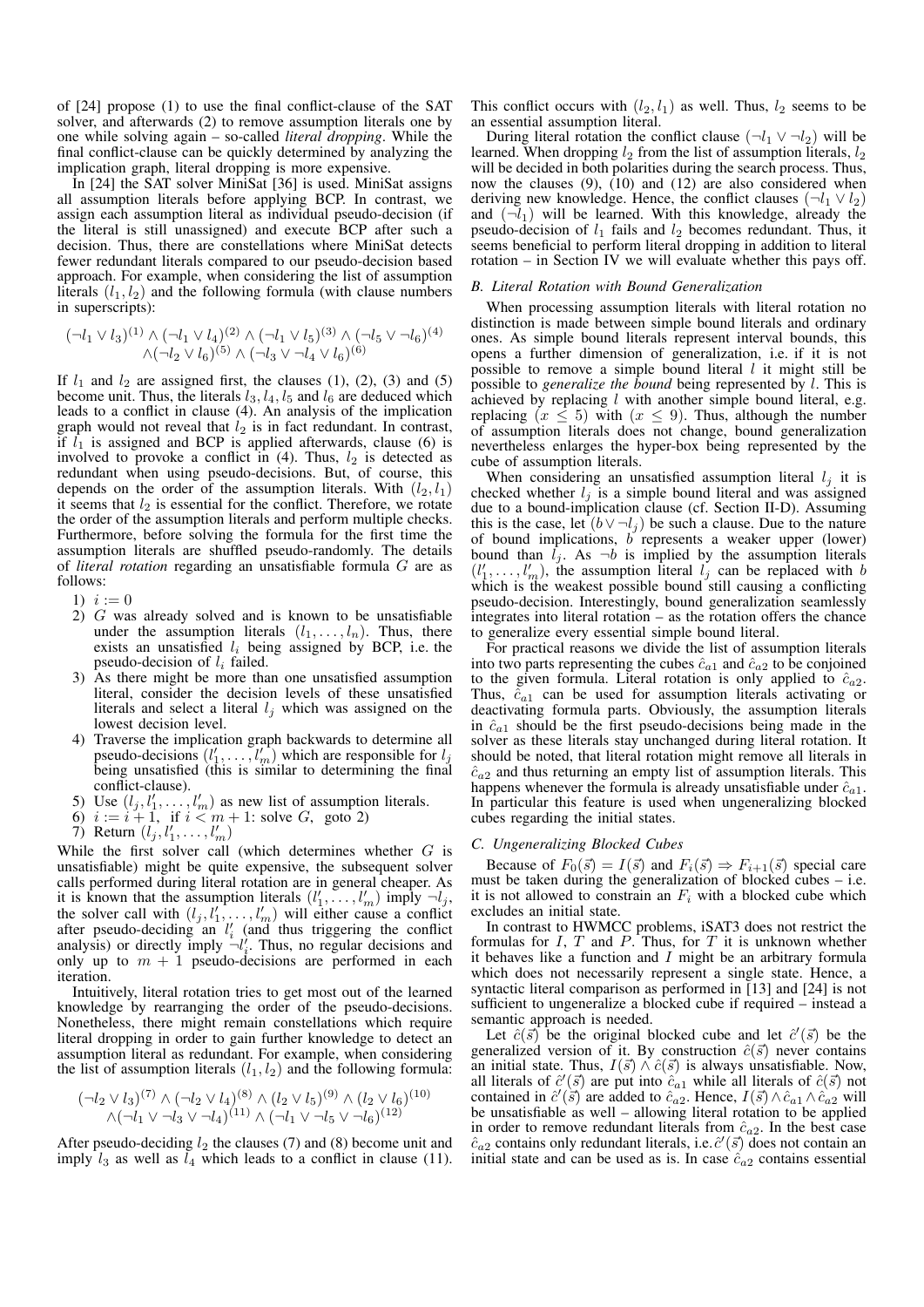literals, a new blocked cube  $\hat{c}''(\vec{s})$  is created which contains all literals of  $\hat{c}'(\vec{s})$  and the essential literals of  $\hat{c}_{a2}$ . Furthermore, in case  $\hat{c}'(\vec{s})$  contains generalized bounds  $\hat{c}''(\vec{s})$  might contain the original ungeneralized bound as well as the generalized version of it. In such a case the weaker generalized bound is redundant and can be removed.

## *D. Generalizing Proof Obligations with GeNTR*

As it is unknown whether  $T$  behaves like a function, it would be wrong to use  $\hat{e}(\vec{s}_0) \wedge T(\vec{s}_0, \vec{s}_1) \wedge \neg \hat{c}(\vec{s}_1)$  for generalization  $(cf. Section II-C) - because this formula would also be unsatisfies.$ fiable for states without successor. Thus, the generalized  $\hat{e}(\vec{s}_0)$ could contain dead-end states which cannot be extended to a counterexample.

Therefore, we use *Generalization with a Negated Transition Relation* (GeNTR). Obviously, if a satisfying assignment for a formula G is conjoined to  $\neg G$  the resulting formula is unsatisfiable. Thus, as  $\hat{e}(\vec{s_0}) \wedge \hat{c}(\vec{s_1})$  is a satisfying assignment for  $\hat{e}(\vec{s}_0) \wedge T(\vec{s}_0, \vec{s}_1) \wedge \hat{c}(\vec{s}_1)$ , the formula  $\hat{e}(\vec{s_0}) \wedge \neg T(\vec{s_0}, \vec{s_1}) \wedge \hat{c}(\vec{s_1})$  is unsatisfied. While  $\hat{c}(\vec{s_1})$  is put into  $\hat{c}_{a1}$ , cube  $\hat{e}(\vec{s}_0)$  is stored in  $\hat{c}_{a2}$  to apply literal rotation. In case  $T(\vec{s}_0, \vec{s}_1)$  has input variables, their values are also part of the satisfying assignment and are added to  $\hat{c}_{a1}$  as well.

#### *E. A Symbiosis of* k*-Induction and IC3*

IC3 enumerates states and generalizes them. In the context of iSAT3 with its simple bound literals the generalized states can be seen as hyper-boxes over the state variables. We observed cases in which our IC3 implementation generates a large number of new hyper-boxes without making much progress. In such cases an approach seems favorable which requires fewer explicit enumerations.

As explained in Section II-C procedure MAIN() searches for a good state which is able to reach a bad state in one transition step. At this point the idea of  $k$ -induction can be incorporated – i.e. instead of considering only one transition step, multiple transition steps can be used. This can be achieved by understanding  $\neg P(\vec{s}_1)$  as  $\text{IND}_0'^h$  and replacing it with, e.g.,  $\text{IND}_1'$ . A longer suffix helps to filter out partial state sequences which are known to be not part of a counterexample if more than one transition step is considered. Of course a longer suffix also requires more BMC checks being made before starting IC3 – i.e. when using  $IND_i$  all BMC formulas up to BMC<sub>i+1</sub> have to be solved in advance.

To some extent the authors of [37] made a similar observation  $-$  i.e. it is beneficial to augment the local reasoning of IC3 (which considers only one transition relation at a time) with a global reasoning (which considers multiple transition relations at once). Furthermore, the idea of combining  $k$ -induction with IC3 is not new [18], [38], [39]. With *target-enlargement* a similar idea was already proposed in the original PDR paper [24]. In contrast to  $[24]$  we consider target-enlargements above  $IND<sup>1</sup>$ In contrast to  $[24]$  we consider target-emargements above  $[102]$  as well. Moreover, while the experiments performed in  $[24]$ show only small performance gains for Boolean problems, our observations regarding iSAT3+IC3 are different (cf. Section IV) and are thus inline with the observations being made in [18].

Additionally, iSAT3+IC3 uses a dynamic suffix length. This means, we start with  $IND'_2$  when searching for bad states. In order to determine whether progress is being made, we count the number of processed proof obligations. This counter is reset whenever a new frame formula is added. Furthermore, we use a limit which is initially 128. If the counter reaches this limit, we (1) double the limit, and (2) abort the solving process in order to restart with a longer suffix – if the abort happened with  $F_i$ being the last added frame formula, we restart from scratch with  $IND_i^{\gamma}$  and solve only BMC<sub>i+1</sub> before switching to IC3.

 $h^h$ IND<sup>'</sup><sub>0</sub> is similar to IND<sub>0</sub> from Section II-B but has an index offset of 1 in order to be compatible with  $\neg P(\vec{s}_1)$ .

|                                                                                                                   | <b>CEX</b>                           | DC                                          | T/M                              | uniq.<br>DC              | Øsec.<br>DC                    |
|-------------------------------------------------------------------------------------------------------------------|--------------------------------------|---------------------------------------------|----------------------------------|--------------------------|--------------------------------|
| iSAT3 BMC<br>$iSAT3$ k-Induction<br>EP-CBMC k-Induction<br>iSAT3 Craig Interpolation<br>$iSAT3+IC3$ (ind2 +abort) | 7674<br>7640<br>7664<br>7662<br>7622 | $\overline{a}$<br>630<br>628<br>983<br>1003 | 1104<br>508<br>486<br>133<br>153 | 2<br>$\frac{2}{5}$<br>23 | 41.53<br>6.28<br>5.44<br>10.17 |
| Portfolio w/o iSAT3+IC3                                                                                           | 7687                                 | 1003                                        | 88                               | -                        | 8.76                           |
| Portfolio with iSAT3+IC3                                                                                          | 7687                                 | 1026                                        | 65                               |                          | 9.78                           |
| $iSAT3+IC3$ ind $0$ -bg -gentr                                                                                    | 5870                                 | 926                                         | 1982                             | 9                        | 46.00                          |
| iSAT3+IC3 ind0 -gentr                                                                                             | 6756                                 | 952                                         | 1070                             | 14                       | 55.89                          |
| $iSAT3+IC3$ ind $0+Id$                                                                                            | 6935                                 | 925                                         | 918                              | 14                       | 8.42                           |
| iSAT3+IC3 ind0                                                                                                    | 7171                                 | 977                                         | 630                              | 14                       | 10.71                          |
| iSAT3+IC3 ind0 +abort                                                                                             | 7535                                 | 1003                                        | 240                              | 24                       | 13.31                          |
| $iSAT3+IC3$ ind 1                                                                                                 | 7435                                 | 988                                         | 355                              | 16                       | 19.50                          |
| iSAT3+IC3 ind1 +abort                                                                                             | 7588                                 | 994                                         | 196                              | 22                       | 7.94                           |
| $iSAT3+IC3$ ind2                                                                                                  | 7555                                 | 996                                         | 227                              | 20                       | 8.58                           |
| iSAT3+IC3 ind2 +abort                                                                                             | 7622                                 | 1003                                        | 153                              | 23                       | 10.17                          |
| iSAT3+IC3 ind3                                                                                                    | 7573                                 | 998                                         | 207                              | 18                       | 22.61                          |
| iSAT3+IC3 ind3 +abort                                                                                             | 7625                                 | 1002                                        | 151                              | 23                       | 19.55                          |
| iSAT3+IC3 ind4                                                                                                    | 7572                                 | 998                                         | 208                              | 21                       | 28.11                          |
| iSAT3+IC3 ind4 +abort                                                                                             | 7620                                 | 1000                                        | 158                              | 23                       | 24.77                          |
| <b>TABLE I</b>                                                                                                    |                                      |                                             |                                  |                          |                                |

EXPERIMENTAL RESULTS OVER 8778 BENCHMARK INSTANCES

#### *F. Overall approach*

iSAT3+IC3 follows the basic workflow described in Section II-C. Additionally, literal rotation with bound generalization is used whenever a blocked cube or proof obligation has to be generalized. Furthermore, blocked cubes are ungeneralized as described in Section III-C and proof obligations are generalized according to Section III-D. Finally, the basic workflow is wrapped by an outer loop which observes whether progress is being made in order to restart with a longer  $IND'_i$  if required.

#### IV. EXPERIMENTAL RESULTS

We rely on the same benchmark set of 8778 instances as [10]. These benchmarks originate from TargetLink-generated production C code containing floating-point arithmetic and were provided by BTC Embedded*Platform*® (EP) users from the industrial automotive domain. Each benchmark represents a goal defined by a structural code coverage metrics like MC/DC – unreachable goals correspond to dead code. In our experiments we concentrate on the results of iSAT3 and  $C\overline{B}MC$  – as both are used within EP. We refer the reader to a recent case study [7] for a comparison on a similar set of benchmarks between EP and several academic state-of-the-art software model checkers which also participate in the SV-COMP.

The iSAT3 experiments were performed on a cluster – with each cluster node having 64 GB RAM and two 8-core CPUs running at 2.6 GHz. We applied a time limit of 1 hour and a memory limit of 8 GB per benchmark. The CBMC experiments were performed with the same limits and on a computer with a similar CPU type also running at 2.6 GHz. In our experiments we used the CBMC [4] version 5.12.4.

As CBMC has no built-in support for  $k$ -induction, the EP tool chain [3] prepares different input files in order to perform  $BMC_i$ and  $IND<sub>i</sub>$  checks. Thus, multiple CBMC calls are required for  $k$ -induction – for a better distinguishability we call this method EP-CBMC.

Table I contains the results for EP-CBMC with  $k$ -induction and for iSAT3 when using BMC, k-induction, Craig Interpolation (CI) as well as different settings of the newly integrated IC3  $(indi: corresponds to IND'_i, -bg: without bound generalization,$ *-gentr*: without GeNTR, *+ld*: with literal dropping, *+abort*: with abort as explained in Section III-E). While column 2 lists the number of counterexamples (CEX) being found, column 3 shows the number of detected unreachable goals, i.e. dead code (DC). Column 4 contains the unsolved instances due to the applied